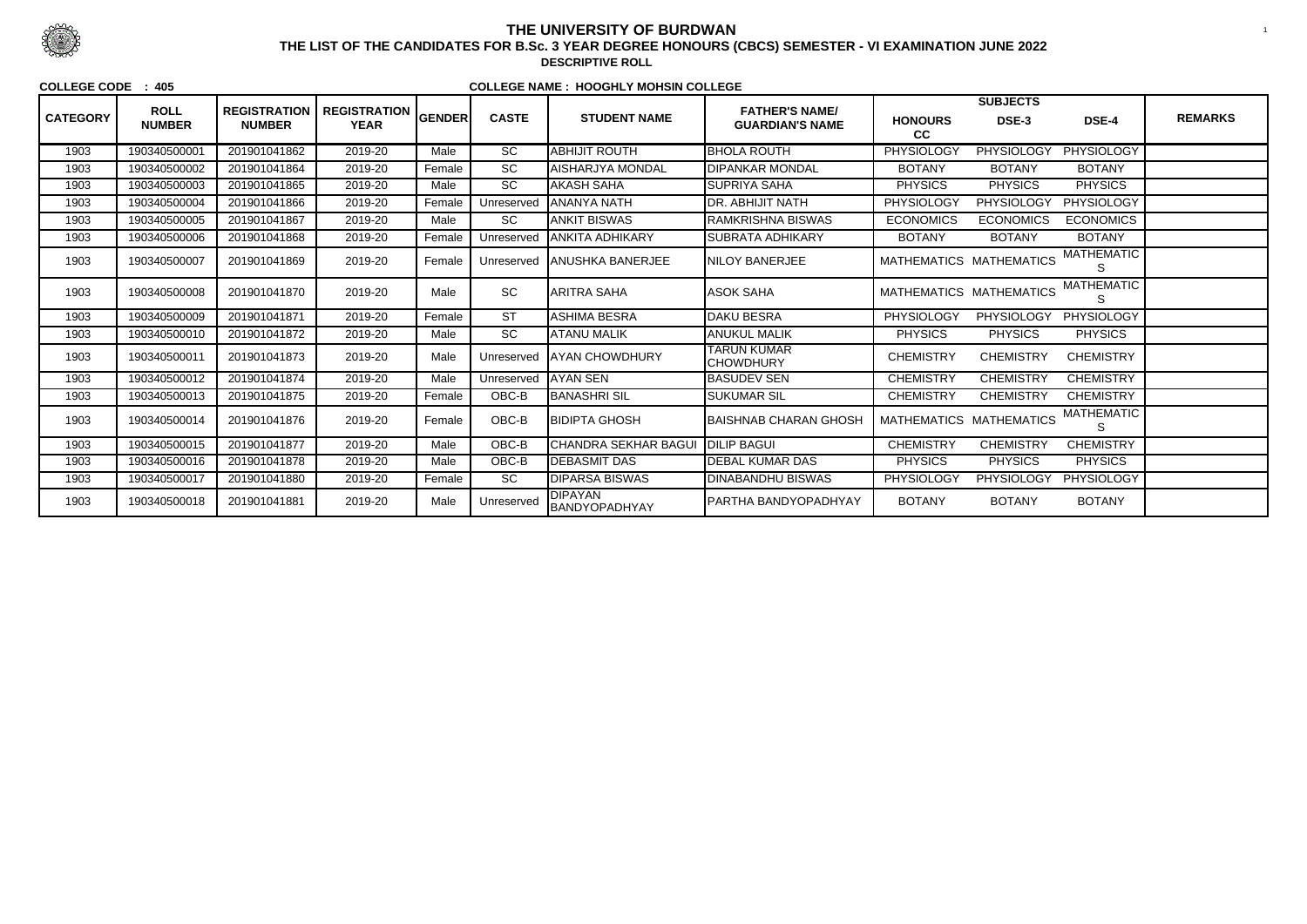|                 | <b>ROLL</b><br><b>NUMBER</b> | <b>REGISTRATION</b> |                                    |        |              |                            | <b>FATHER'S NAME/</b>               |                         | <b>SUBJECTS</b>  |                         | <b>REMARKS</b> |
|-----------------|------------------------------|---------------------|------------------------------------|--------|--------------|----------------------------|-------------------------------------|-------------------------|------------------|-------------------------|----------------|
| <b>CATEGORY</b> |                              | <b>NUMBER</b>       | <b>REGISTRATION</b><br><b>YEAR</b> | GENDER | <b>CASTE</b> | <b>STUDENT NAME</b>        | <b>GUARDIAN'S NAME</b>              | <b>HONOURS</b><br>cc    | DSE-3            | DSE-4                   |                |
| 1903            | 190340500019                 | 201801044198        | 2018-19                            | Female | <b>SC</b>    | <b>DIPIKA RAJBANSHI</b>    | DINABANDHU RAJBANSHI                | MATHEMATICS MATHEMATICS |                  | <b>MATHEMATIC</b>       |                |
| 1903            | 190340500020                 | 201901041882        | 2019-20                            | Female | Unreserved   | <b>IDONA BHATTACHARYYA</b> | NETAI BHATTACHARYYA                 | <b>ECONOMICS</b>        | <b>ECONOMICS</b> | <b>ECONOMICS</b>        |                |
| 1903            | 190340500021                 | 201901041883        | 2019-20                            | Male   | Unreserved   | <b>IIMRAN MONDAL</b>       | IABDUL KARIM MONDAL                 | MATHEMATICS MATHEMATICS |                  | <b>MATHEMATIC</b><br>S. |                |
| 1903            | 190340500022                 | 201901041884        | 2019-20                            | Female | OBC-A        | <b>INJEELA TASNEEM</b>     | NAUSHAD AHMED ANSARI                | <b>CHEMISTRY</b>        | <b>CHEMISTRY</b> | <b>CHEMISTRY</b>        |                |
| 1903            | 190340500023                 | 201901041885        | 2019-20                            | Female | SC           | <b>JAYANTI MONDAL</b>      | LATE JIBAN KRISHNA<br><b>MONDAL</b> | <b>ZOOLOGY</b>          | <b>ZOOLOGY</b>   | <b>ZOOLOGY</b>          |                |
| 1903            | 190340500024                 | 201901041886        | 2019-20                            | Male   | SC           | KAUSHIK BARMAN             | <b>KARTICK BARMAN</b>               | <b>CHEMISTRY</b>        | <b>CHEMISTRY</b> | <b>CHEMISTRY</b>        |                |
| 1903            | 190340500025                 | 201901041887        | 2019-20                            | Female | OBC-B        | MADHUMITA GHOSH            | MOHAN CHANDRA GHOSH                 | <b>PHYSICS</b>          | <b>PHYSICS</b>   | <b>PHYSICS</b>          |                |
| 1903            | 190340500026                 | 201901041888        | 2019-20                            | Female | SC           | <b>IMOULI MONDAL</b>       | <b>AMAL MONDAL</b>                  | <b>PHYSICS</b>          | <b>PHYSICS</b>   | <b>PHYSICS</b>          |                |
| 1903            | 190340500027                 | 201901041889        | 2019-20                            | Female | OBC-A        | <b>MUSTARI BEGUM</b>       | <b>MUSARUDDIN SK</b>                | <b>BOTANY</b>           | <b>BOTANY</b>    | <b>BOTANY</b>           |                |
| 1903            | 190340500028                 | 201901041890        | 2019-20                            | Male   | OBC-A        | NUR HASAN MONDAL           | <b>MOHMUDUL HASAN MONDAL</b>        | <b>PHYSICS</b>          | <b>PHYSICS</b>   | <b>PHYSICS</b>          |                |
| 1903            | 190340500029                 | 201901041891        | 2019-20                            | Male   | Unreserved   | <b>JOENDRIL DAS</b>        | <b>BARUN KUMAR DAS</b>              | <b>BOTANY</b>           | <b>BOTANY</b>    | <b>BOTANY</b>           |                |
| 1903            | 190340500031                 | 201901041893        | 2019-20                            | Female | Unreserved   | <b>OLIVIYA CHATTERJEE</b>  | <b>ASHUTOSH CHATTERJEE</b>          | <b>ZOOLOGY</b>          | <b>ZOOLOGY</b>   | <b>ZOOLOGY</b>          |                |
| 1903            | 190340500032                 | 201901041894        | 2019-20                            | Female | OBC-B        | PRAMITA DAKSHI             | SUJIT KUMAR DAKSHI                  | <b>BOTANY</b>           | <b>BOTANY</b>    | <b>BOTANY</b>           |                |
| 1903            | 190340500034                 | 201901041896        | 2019-20                            | Male   | OBC-B        | <b>PRITAM PAUL</b>         | PORITOSH PAUL                       | <b>PHYSICS</b>          | <b>PHYSICS</b>   | <b>PHYSICS</b>          |                |
| 1903            | 190340500035                 | 201901041897        | 2019-20                            | Male   | OBC-B        | IPRITAM PURKAIT            | NIRAPADA PURKAIT                    | <b>CHEMISTRY</b>        | <b>CHEMISTRY</b> | <b>CHEMISTRY</b>        |                |
| 1903            | 190340500036                 | 201901041898        | 2019-20                            | Male   | Unreserved   | RANA DAS                   | <b>CHITTARANJAN DAS</b>             | <b>PHYSICS</b>          | <b>PHYSICS</b>   | <b>PHYSICS</b>          |                |
| 1903            | 190340500037                 | 201901041899        | 2019-20                            | Male   | OBC-B        | <b>RANA PAUL</b>           | IMADHAB PAUL                        | MATHEMATICS MATHEMATICS |                  | <b>MATHEMATIC</b>       |                |
| 1903            | 190340500038                 | 201901041901        | 2019-20                            | Male   | Unreserved   | <b>RITANKAR DUTTA</b>      | JAYANTA KUMAR DUTTA                 | <b>CHEMISTRY</b>        | <b>CHEMISTRY</b> | <b>CHEMISTRY</b>        |                |



# **THE UNIVERSITY OF BURDWAN**

 <sup>2</sup> **THE LIST OF THE CANDIDATES FOR B.Sc. 3 YEAR DEGREE HONOURS (CBCS) SEMESTER - VI EXAMINATION JUNE 2022DESCRIPTIVE ROLL**

**COLLEGE CODE : 405**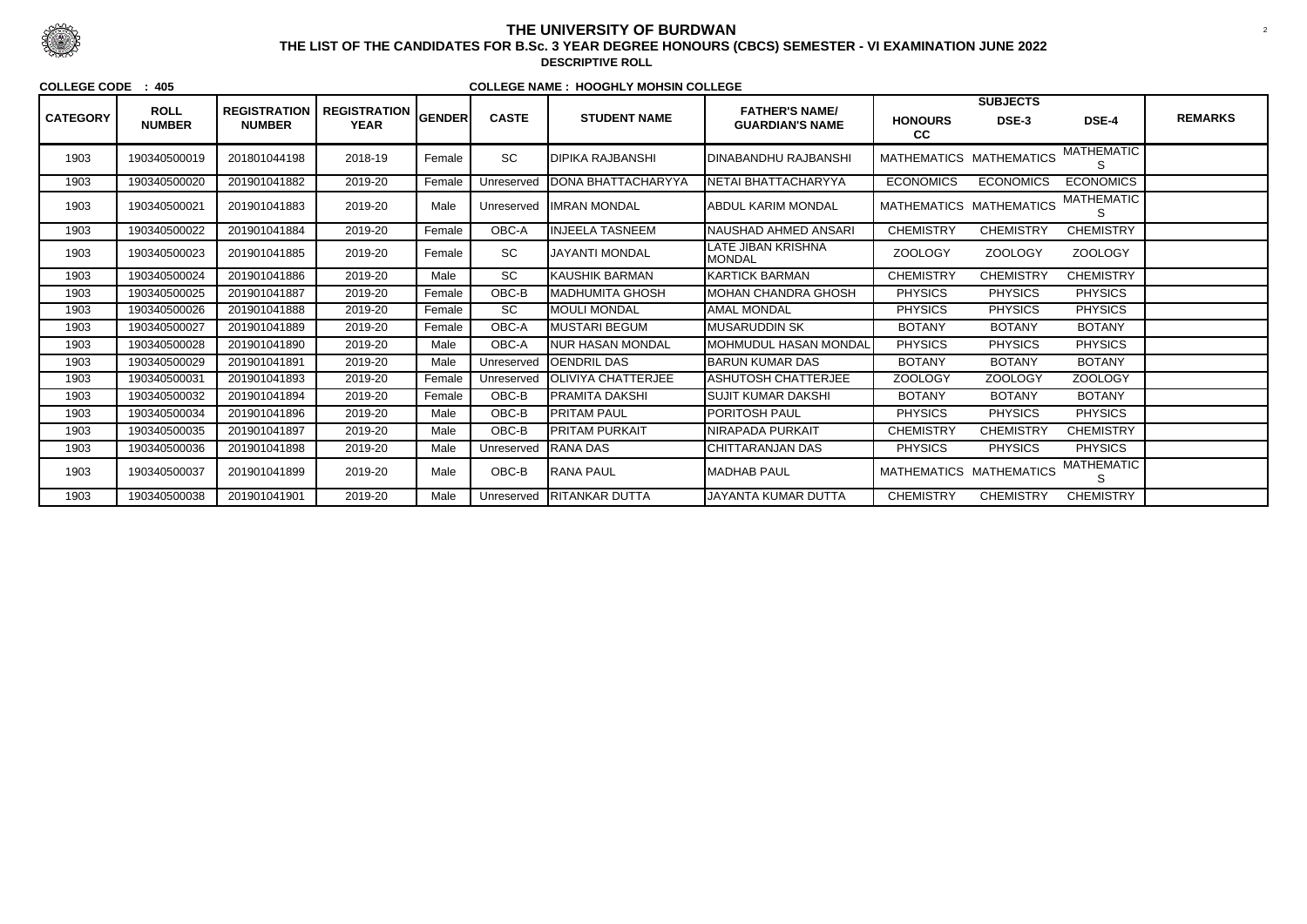| <b>CATEGORY</b> | <b>ROLL</b><br><b>NUMBER</b> | <b>REGISTRATION</b><br><b>NUMBER</b> |                                           |        | <b>CASTE</b> | <b>STUDENT NAME</b>         | <b>FATHER'S NAME/</b><br><b>GUARDIAN'S NAME</b> |                         | <b>SUBJECTS</b>   |                         | <b>REMARKS</b> |
|-----------------|------------------------------|--------------------------------------|-------------------------------------------|--------|--------------|-----------------------------|-------------------------------------------------|-------------------------|-------------------|-------------------------|----------------|
|                 |                              |                                      | <b>REGISTRATION</b> GENDER<br><b>YEAR</b> |        |              |                             |                                                 | <b>HONOURS</b><br>cc    | DSE-3             | DSE-4                   |                |
| 1903            | 190340500039                 | 201901041902                         | 2019-20                                   | Female | OBC-B        | <b>RUKAIYA FIROJ</b>        | <b>FIROJ AHMED SARKAR</b>                       | MATHEMATICS MATHEMATICS |                   | <b>MATHEMATIC</b><br>S  |                |
| 1903            | 190340500040                 | 201901041903                         | 2019-20                                   | Female | OBC-A        | <b>SAGUFTA HEENA</b>        | MUSTAQUE AHMED                                  | <b>BOTANY</b>           | <b>BOTANY</b>     | <b>BOTANY</b>           |                |
| 1903            | 190340500041                 | 201901041904                         | 2019-20                                   | Male   | <b>SC</b>    | SAMBHUJIT MALO              | <b>NIRMAL MALO</b>                              | <b>PHYSICS</b>          | <b>PHYSICS</b>    | <b>PHYSICS</b>          |                |
| 1903            | 190340500043                 | 201901041907                         | 2019-20                                   | Male   | OBC-A        | SHAHNAWAZ ZAMAN             | <b>MD NURUL ISLAM</b>                           | <b>CHEMISTRY</b>        | <b>CHEMISTRY</b>  | <b>CHEMISTRY</b>        |                |
| 1903            | 190340500044                 | 201901041908                         | 2019-20                                   | Female | Unreserved   | <b>SHREYA SAMANTA</b>       | <b>INDRAJIT SAMANTA</b>                         | <b>BOTANY</b>           | <b>BOTANY</b>     | <b>BOTANY</b>           |                |
| 1903            | 190340500045                 | 201901041910                         | 2019-20                                   | Female | Unreserved   | <b>ISMITA SARKHEL</b>       | HARADHAN SARKHEL                                | <b>ZOOLOGY</b>          | <b>ZOOLOGY</b>    | <b>ZOOLOGY</b>          |                |
| 1903            | 190340500046                 | 201901041911                         | 2019-20                                   | Female | Unreserved   | <b>SNEHA KUNDU</b>          | <b>SUBHASIS KUNDU</b>                           | PHYSIOLOGY              | <b>PHYSIOLOGY</b> | PHYSIOLOGY              |                |
| 1903            | 190340500047                 | 201901041912                         | 2019-20                                   | Male   | OBC-A        | SOAIB AKTHAR                | NESAR AHMAD                                     | <b>PHYSICS</b>          | <b>PHYSICS</b>    | <b>PHYSICS</b>          |                |
| 1903            | 190340500048                 | 201901041913                         | 2019-20                                   | Male   | Unreserved   | <b>SOUGAT DAS</b>           | <b>GOUTAM DAS</b>                               | <b>CHEMISTRY</b>        | <b>CHEMISTRY</b>  | <b>CHEMISTRY</b>        |                |
| 1903            | 190340500049                 | 201901041914                         | 2019-20                                   | Male   | OBC-B        | <b>SOUMYA SATTA GHOSH</b>   | <b>SAMIR KUMAR GHOSH</b>                        | <b>CHEMISTRY</b>        | <b>CHEMISTRY</b>  | <b>CHEMISTRY</b>        |                |
| 1903            | 190340500050                 | 201901041915                         | 2019-20                                   | Male   | OBC-B        | SOURABH MONDAL              | <b>SWAPAN MONDAL</b>                            | PHYSIOLOGY              | <b>PHYSIOLOGY</b> | <b>PHYSIOLOGY</b>       |                |
| 1903            | 190340500051                 | 201901041916                         | 2019-20                                   | Male   | SC           | SOUVIK DAS                  | <b>SWAPAN DAS</b>                               | <b>GEOLOGY</b>          | <b>GEOLOGY</b>    | <b>GEOLOGY</b>          |                |
| 1903            | 190340500052                 | 201901041917                         | 2019-20                                   | Male   | Unreserved   | <b>I</b> SOUVIK MANDAL      | SUBHASIS MANDAL                                 | <b>ZOOLOGY</b>          | <b>ZOOLOGY</b>    | <b>ZOOLOGY</b>          |                |
| 1903            | 190340500053                 | 201901041918                         | 2019-20                                   | Male   | SC           | <b>ISUBHANKAR PRAMANICK</b> | IALOKE PRAMANICK                                | MATHEMATICS MATHEMATICS |                   | <b>MATHEMATIC</b><br>S. |                |
| 1903            | 190340500054                 | 201901041919                         | 2019-20                                   | Male   | Unreserved   | SUDIPTA GHOSH               | SUJIT KUMAR GHOSH                               | <b>PHYSICS</b>          | <b>PHYSICS</b>    | <b>PHYSICS</b>          |                |
| 1903            | 190340500055                 | 201901041920                         | 2019-20                                   | Male   | Unreserved   | <b>SUDIPTA SARKAR</b>       | <b>MOLOY SARKAR</b>                             | <b>PHYSICS</b>          | <b>PHYSICS</b>    | <b>PHYSICS</b>          |                |
| 1903            | 190340500056                 | 201901041921                         | 2019-20                                   | Male   | SC           | <b>SUJAY KUMAR BARIK</b>    | <b>KARNA BARIK</b>                              | <b>PHYSICS</b>          | <b>PHYSICS</b>    | <b>PHYSICS</b>          |                |
| 1903            | 190340500057                 | 201901041922                         | 2019-20                                   | Male   | OBC-B        | <b>ISUJOY GUIN</b>          | LATE UDAY GUIN                                  | <b>PHYSICS</b>          | <b>PHYSICS</b>    | <b>PHYSICS</b>          |                |



## **THE UNIVERSITY OF BURDWAN**<sup>3</sup> **THE LIST OF THE CANDIDATES FOR B.Sc. 3 YEAR DEGREE HONOURS (CBCS) SEMESTER - VI EXAMINATION JUNE 2022**

**DESCRIPTIVE ROLL**

#### **COLLEGE CODE : 405**